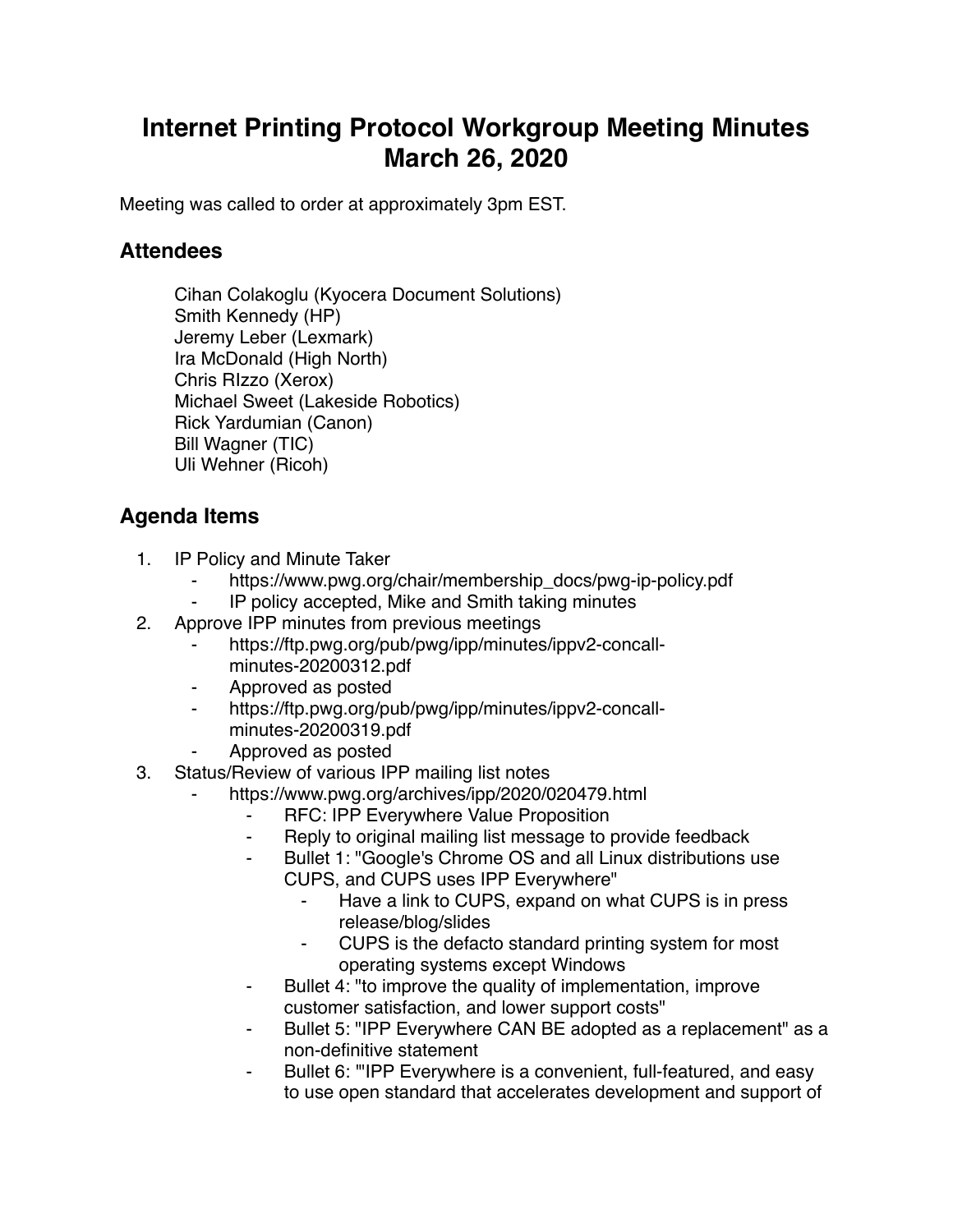new client devices, so IPP Everywhere conformance allows existing printer products to be compatible with new clients using IPP Everywhere."

- Get Anne to do a blog post based on this content
- Could do a feature matrix, but that might violate IPR for AirPrint and Mopria
- Mike will post an update to the wiki and mailing list
- https://www.pwg.org/archives/ipp/2020/020481.html
	- ⁃ IPP Everywhere ipp-tests.sh printer-alert
	- ⁃ What to do for an empty table?
		- Many implementations report "code=other" for empty printeralert
		- Some report empty string ("").
		- Ideally also should allow no printer-alert attribute if there are no alerts
		- ⁃ 5100.9 doesn't say what to do, always requires the attribute
	- Consensus:
		- Printers SHOULD NOT return "printer-alert" if the prtAlertTable is empty.
	- ⁃ "code=other" or "code=unknown" by itself can be interpreted as "code=printerReadyToPrint"
	- ⁃ "printer-alert" and "printer-alert-description" are RECOMMENDED for IPP/2.0 but IPP Everywhere 1.0 makes it REQUIRED
		- Make RECOMMENDED in IPP Everywhere v1.1
		- ⁃ Add note to table 7: Physical Devices SHOULD and Logical Devices MAY support this attribute.
		- Add a sections about "printer-alert" and "printer-alertdescription" - SHOULD NOT return if the prtAlertTable is empty.
	- Action: Mike to update IPP Everywhere Printer Self-Cert tools to not require printer-alert, accept empty string plus any valid non-empty string.
	- Any clients that use printer-alert?
		- Nobody knows of any client using it
- 5. Status of AMSC and ISO liaisons w/ PWG (Paul)
	- ⁃ https://ftp.pwg.org/pub/pwg/general/sc/pwg-sc-call-minutes-20200224.htm
	- ⁃ https://ftp.pwg.org/pub/pwg/general/sc/pwg-sc-call-minutes-20200309.htm
	- ⁃ https://ftp.pwg.org/pub/pwg/general/sc/pwg-sc-call-minutes-20200323.htm
	- ⁃ See PWG Steering Committee minutes from 02/24/20, 03/09/20, 03/23/20
	- ⁃ Note: CANCELED PWG Concrete Printing WebEx for 03/12/20 to be rescheduled in April 2020
- 6. Status of PWG and IPP WG Formal Approvals and Last Calls (All)
	- **IPP Transaction-Based Printing Extensions v1.1 (Mike)** 
		- ⁃ https://ftp.pwg.org/pub/pwg/ipp/wd/wd-ipptrans11-20200226-rev.pdf
		- ⁃ https://www.pwg.org/archives/ipp/2020/020455.html
		- Stable draft for a Candidate Standard errata update
		- PWG Call for Objections ends on 27 March 2020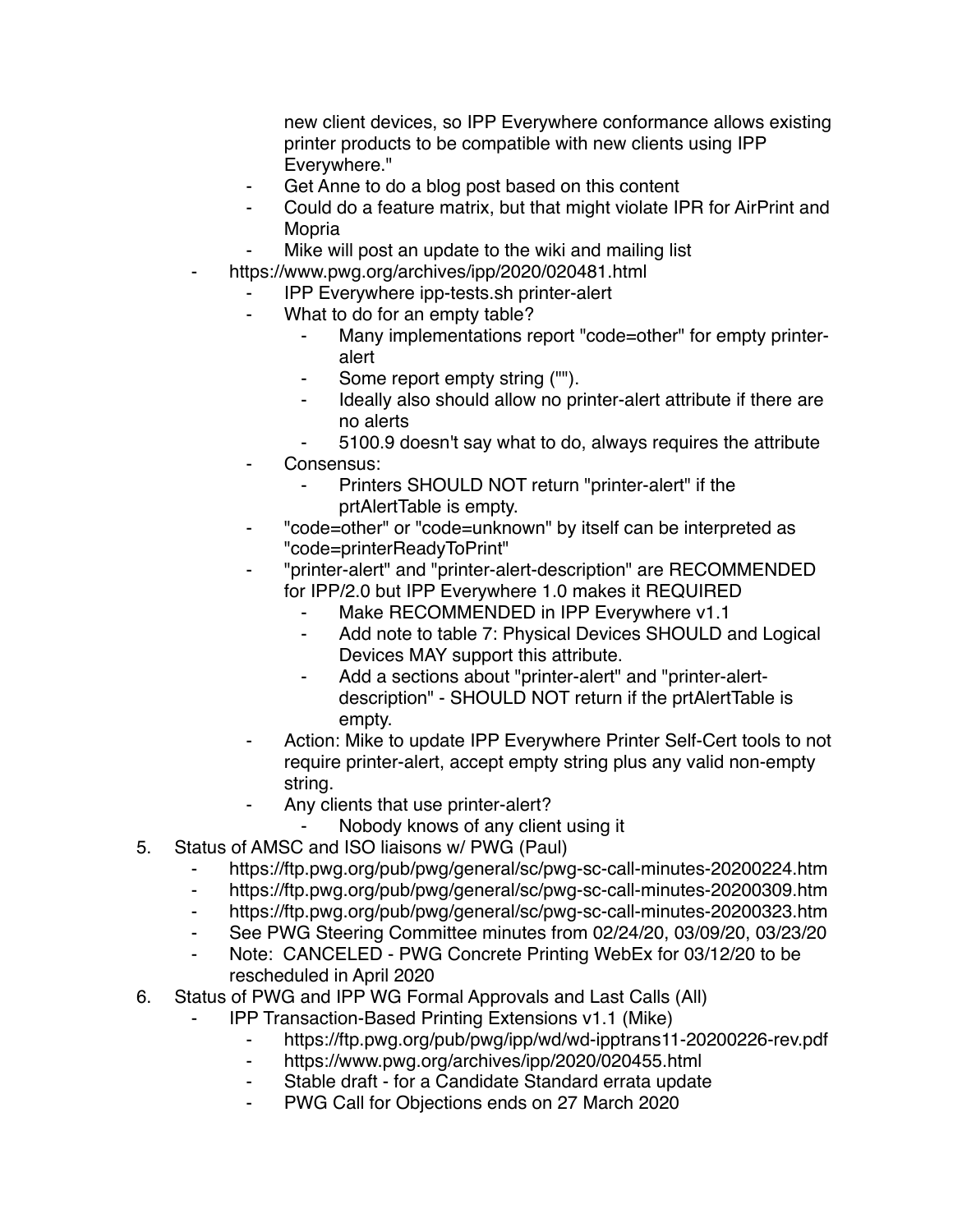- Schedule PWG Candidate Standard in Q1 2020
- 7. Quick Review of IPP Everywhere 1.1 (Mike)
	- https://ftp.pwg.org/pub/pwg/ipp/wd/wd-ippeve11-20200312-rev.pdf
	- ⁃ Stable draft for a Candidate Standard errata update
	- ⁃ IPP WG Last Call ended on 12 March 2020
	- Schedule PWG Call for Objections Q1 2020
- 8. Quick Review of IPP Everywhere Self-Certification Manual v1.1 (Mike)
	- https://ftp.pwg.org/pub/pwg/ipp/wd/wd-ippeveselfcert11-20200312-rev.pdf
	- ⁃ Stable draft for a Candidate Standard errata update
	- ⁃ IPP WG Last Call ended on 12 March 2020
	- Schedule PWG Call for Objections Q1 2020
- 9. Quick Review of IPP Everywhere v1.1 Printer Self-Certification Tools (Mike)
	- https://www.pwg.org/archives/ipp/2020/020430.html
		- ⁃ IPP WG Last Call ended 12 March 2020
		- Schedule Approval w/ IPP Everywhere v1.1 in Q1/Q2 2020
- 10. Status of various IPP documents (All)
	- **IPP Driverless Printing Extensions v2.0 (Smith)** 
		- ⁃ https://ftp.pwg.org/pub/pwg/ipp/wd-ippnodriver20-20200204-rev.pdf
		- ⁃ Interim draft for a Candidate Standard
		- ⁃ IPP WG review on 19 March 2020 completed!
		- Schedule Prototype draft in Q2 2020
	- ⁃ IPP Encrypted Jobs and Documents v1.0 (Mike/Smith)
		- ⁃ https://ftp.pwg.org/pub/pwg/ipp/wd/wd-ipptrustnoone10-20200218 rev.pdf
		- ⁃ Prototype draft for a Candidate Standard
		- ⁃ PWG F2F review on 6 February 2020
		- ⁃ Schedule Stable draft in Q2/Q3 2020
	- Job Accounting for IPP v1.0 (Mike)
		- https://ftp.pwg.org/pub/pwg/ipp/wd/wd-ippaccounting10-20200129rev.pdf
		- ⁃ Interim draft for a Best Practice
		- ⁃ PWG F2F review on 5 February 2020
		- Schedule Prototype draft in Q2 2020
	- **IPP Production Printing Ext v2.0 (Mike)** 
		- ⁃ https://ftp.pwg.org/pub/pwg/ipp/wd/wd-ippppx20-20200130-rev.pdf
		- ⁃ Prototype draft for a Candidate Standard
		- ⁃ PWG F2F review on 5 February 2020
		- ⁃ Just waiting on prototyping in ippsample
		- Schedule Stable draft in Q2 2020
	- **IPP Enterprise Printing Ext v2.0 (Smith)** 
		- ⁃ https://ftp.pwg.org/pub/pwg/ipp/wd/wd-ippepx20-20191010-rev.docx
		- ⁃ Interim draft for a Candidate Standard
		- PWG F2F skipped on 6 February 2020
		- ⁃ Schedule Prototype draft in Q2 2020
- 11. Open Printing update (Ira)
	- https://openprinting.github.io
	- https://developers.google.com/open-source/gsoc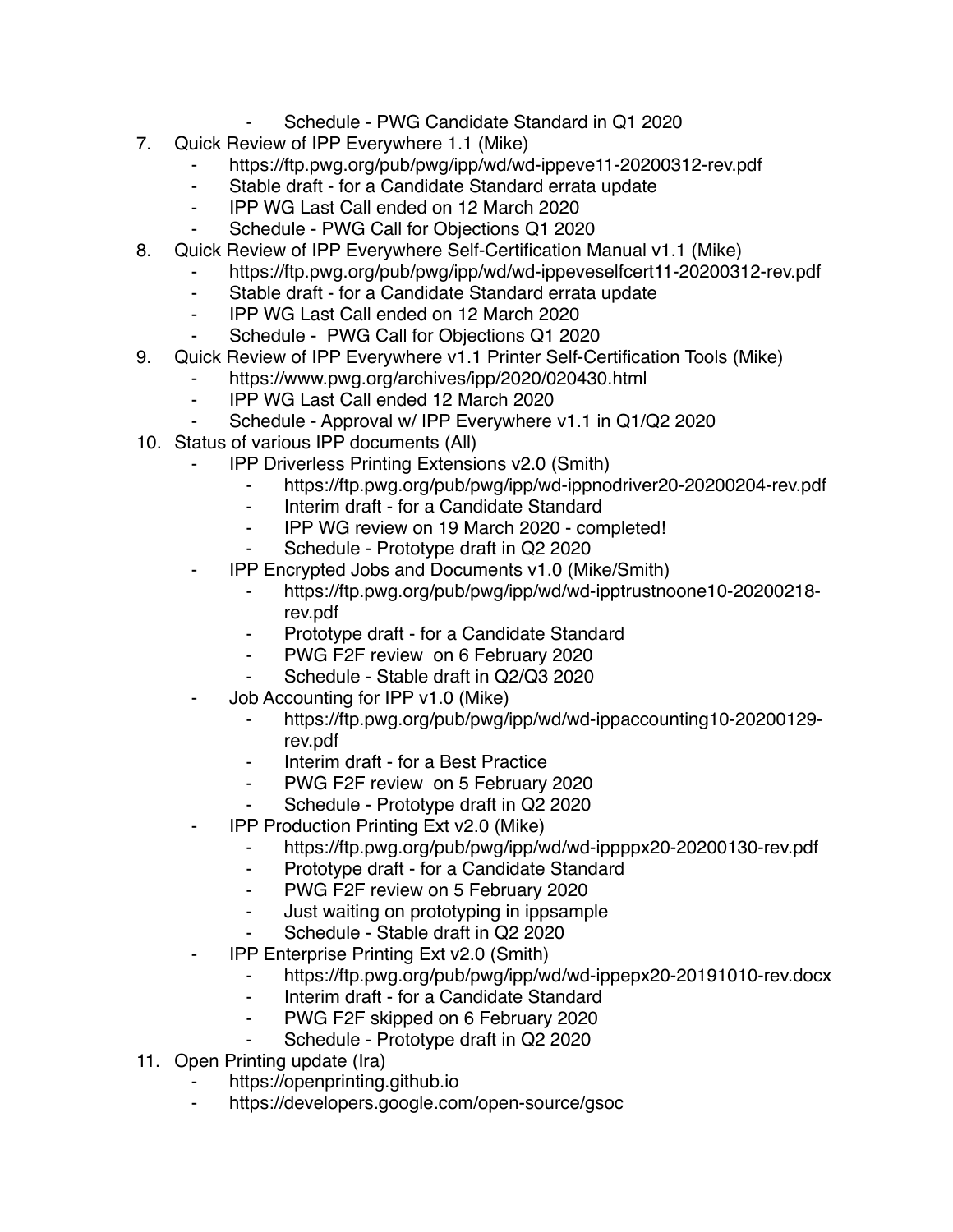- OP website is now live w/ IPP Everywhere logo
- OP monthly calls on 02/11/20, 03/17/20 and upcoming 04/07/20
- GSoC 2020 Timeline (\*updated)
	- DONE 14 January Mentoring organization applications submissions start
	- DONE 5 February Mentoring organization application submissions end
	- DONE 5-19 February Google program admins review org applications
	- DONE 20 February List of accepted mentoring orgs published
	- DONE 20 February to 16 March Potential students discuss ideas w/ mentors
	- 16 March Student application submissions start
	- 31 March Student application submissions end
	- ⁃ 21 April\* Student slot requests due from Org Admins
	- ⁃ 30 April\* Student Project selections due from Org Admins
	- ⁃ 4 May\* Accepted student projects announced
	- 1 June\* Coding officially begins!
	- ⁃ 29 June\* Mentors and students can begin submitting Phase 1 evaluations
	- ⁃ 3 July\* Phase 1 Evaluation deadline
	- 27 July\* Mentors and students can begin submitting Phase 2 evaluations
	- 31 July\* Phase 2 Evaluation deadline
	- 24-31 August\* Final week: Students submit final work and mentor evaluations
	- 31 August to 7 September\* Mentors submit final student evaluations
	- ⁃ 8 September\* Final results of Google Summer of Code 2020 announced
	- October\* GSoC 2020 Mentor Summit (at risk of cancelation)

## **Next Steps / Open Actions**

- Next conference calls April 9 and 23, 2020 at 3pm
- No call next week
- Talk about IPP Everywhere 1.1 at next conference call
- Action: Mike to update IPP Everywhere Printer Self-Cert tools to not require printer-alert, accept empty string plus any valid non-empty string.
- Action: Mike to post an initial draft of IPP System Service Discovery with DNS-SD document (DONE)
- Action: Mike to review section 11 of NODRIVER, suggest changes to be consistent with STD92 (PENDING)
- Action: Mike to add ipp->http/ipps->https when generating URIs in section 8.4 of IPP Everywhere 1.1 (PENDING - soon)
- Action: Mike/Smith/Ira to research how to deal with TLS before the date/time is